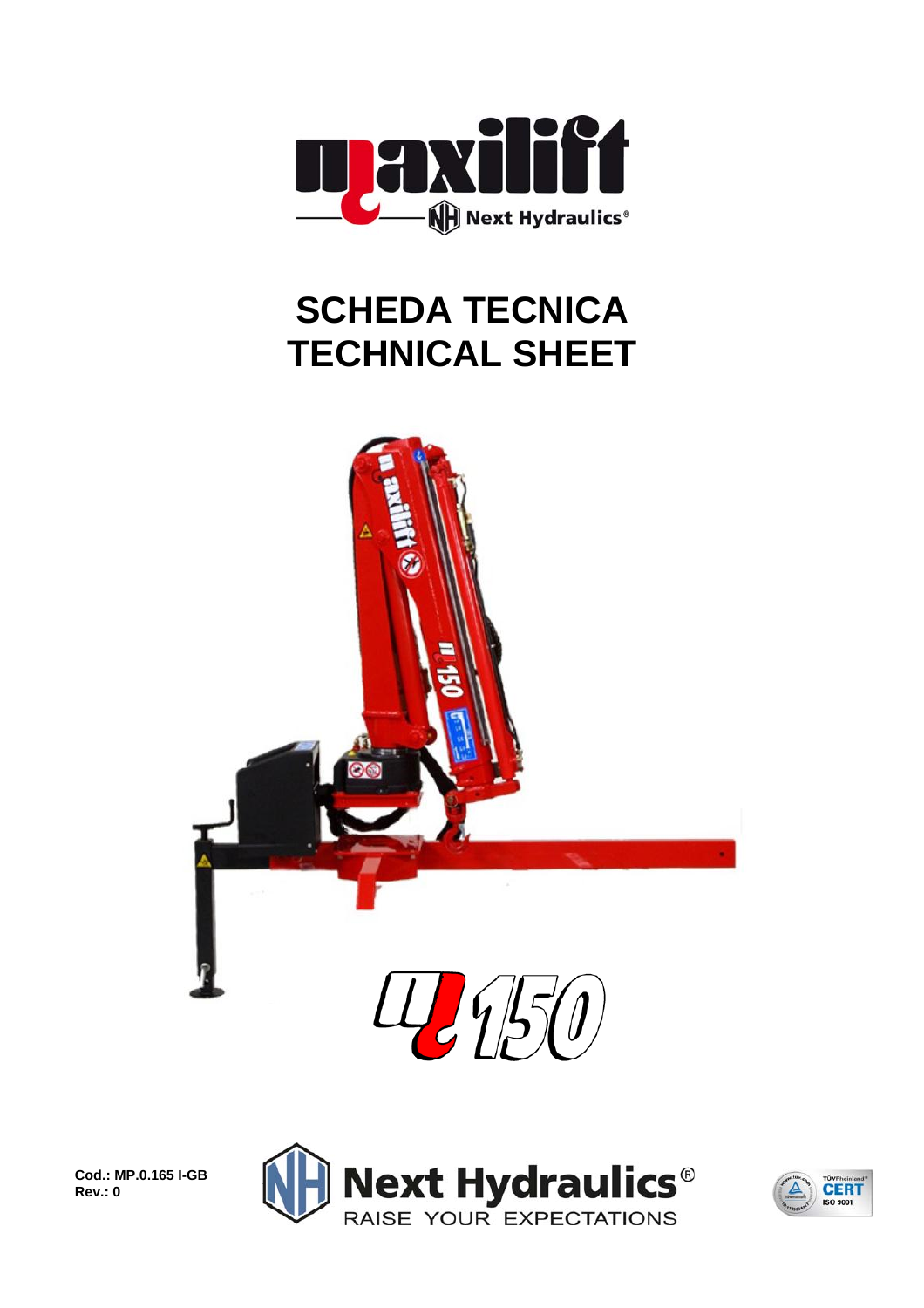





 $\blacktriangleleft$ 

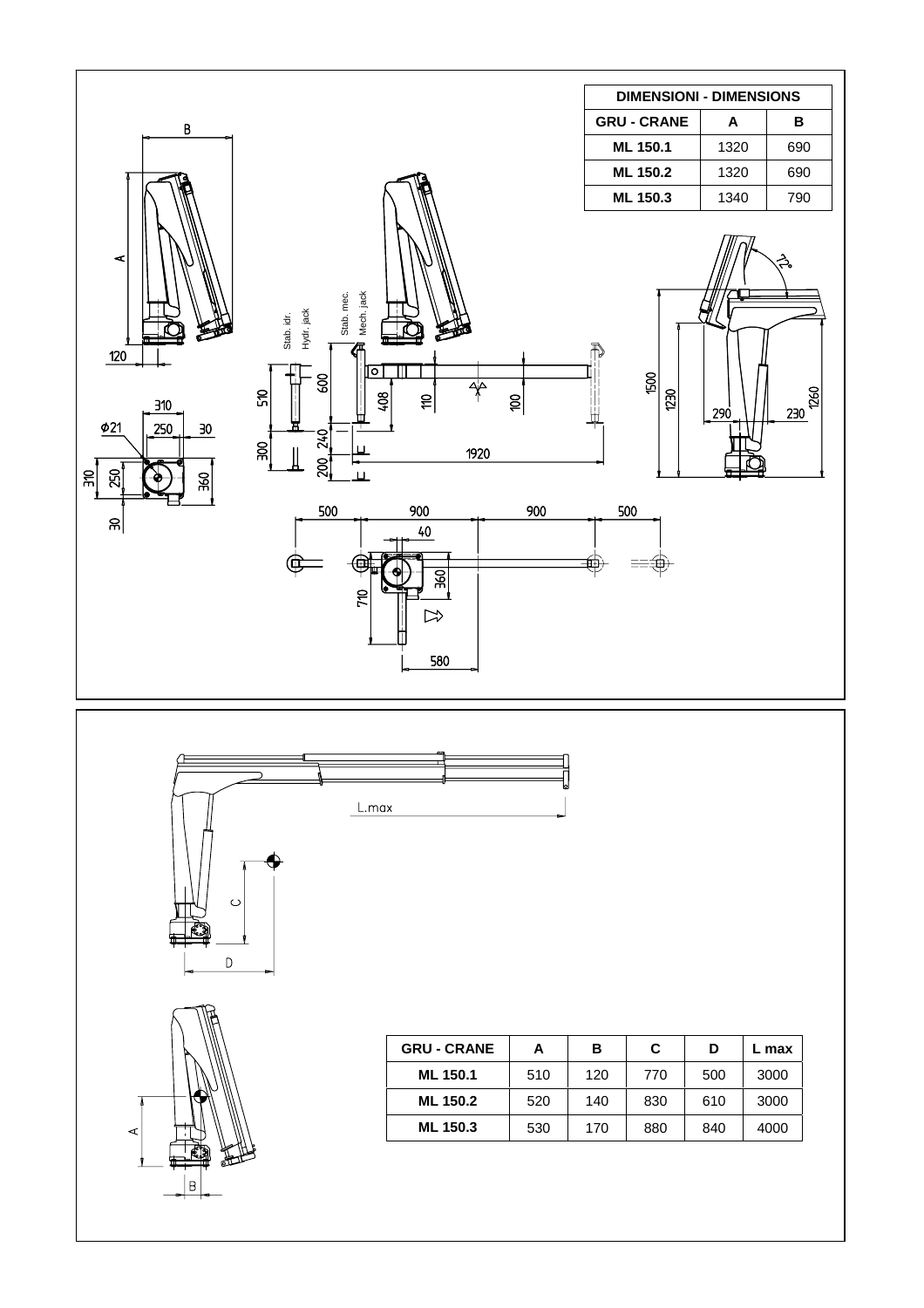|                                                  |             | <b>VERSIONE - VERSION</b>  |          |          |  |  |
|--------------------------------------------------|-------------|----------------------------|----------|----------|--|--|
| <b>DATI TECNICI - TECHNICAL DATA</b>             | U.M.        | ML 150.1                   | ML 150.2 | ML 150.3 |  |  |
| CAPACITA' DI SOLLEVAMENTO                        |             | 14                         |          |          |  |  |
| <b>CRANE RATING</b>                              | <b>kNm</b>  |                            |          |          |  |  |
| N° SFILATE STANDARD<br>(IDRAULICHE)              |             | $1H+1M$                    |          | 3H       |  |  |
| <b>STANDARD EXTENSIONS Nr</b><br>(HYDRAULICS)    | $N^{\circ}$ |                            | 2H       |          |  |  |
| SBRACCIO STANDARD                                |             |                            |          |          |  |  |
| STANDARD OUTREACH                                | m           | 3.00                       | 3.00     | 4.00     |  |  |
| ANGOLO DI ROTAZIONE                              | $\circ$     | $330^\circ$                |          |          |  |  |
| <b>SLEWING ANGLE</b>                             |             |                            |          |          |  |  |
| <b>INCLINAZIONE MASSIMA</b>                      | $\circ$     | $5^{\circ}$                |          |          |  |  |
| MAXIMUM ANGLE SLOPE                              |             |                            |          |          |  |  |
| COPPIA DI ROTAZIONE                              | <b>kNm</b>  | 1.6                        |          |          |  |  |
| <b>SLEWING TORQUE</b>                            |             |                            |          |          |  |  |
| ALTEZZA SOLLEVAMENTO MAX. DALLA BASE             |             | 4.00                       | 4.00     | 5.00     |  |  |
| MAX. LIFTING HEIGHT FROM CRANE BASE              | m           |                            |          |          |  |  |
| PORTATA CONSIGLIATA                              | l/min       | $6\div8$                   |          |          |  |  |
| SUGGESTED OIL FLOW                               |             |                            |          |          |  |  |
| PRESSIONE MAX. DI ESERCIZIO                      | bar         | 210                        |          |          |  |  |
| <b>MAX. WORKING PRESSURE</b>                     |             |                            |          |          |  |  |
| VERS. "H"<br>PESO GRU BASE                       |             | 165                        | 175      | 185      |  |  |
| <b>BASIC CRANE WEIGHT</b><br>VERS. "E"           | kg          | 185                        | 195      | 205      |  |  |
| PESO BASAMENTO CON STABILIZZATORI ESTENDIBILI    |             |                            |          |          |  |  |
| BASE WEIGHT WITH EXTENDABLE STABILIZERS          | kg          | 64÷88                      |          |          |  |  |
| PESO TRAVERSA 2 STABILIZZATORI ESTENDIBILI       |             |                            |          |          |  |  |
| <b>BEAM WEIGHT WITH 2 EXTENDABLE STABILIZERS</b> | kg          | $58 \div 62$               |          |          |  |  |
| ASSORBIMENTO MOTORE GRU ELETTROIDR. 12V          | A           |                            |          |          |  |  |
| MOTOR ABSORPTION FOR ELECTROHYDR. CRANE 12V      | min/max     | 70/170<br>70/170<br>70/170 |          |          |  |  |
| ASSORBIMENTO MOTORE GRU ELETTROIDR. 24V          | A           |                            |          |          |  |  |
| MOTOR ABSORPTION FOR ELECTROHYDR. CRANE 24V      | min/max     | 35/85<br>35/85<br>35/85    |          |          |  |  |

| <b>SPECIFICHE ARGANO - WINCH SPECIFICATIONS</b> | <b>U.M.</b> |     |
|-------------------------------------------------|-------------|-----|
| ARGANO TIRO DIRETTO MAX. (3°STRATO)             |             |     |
| MAX. WINCH SINGLE LINE CAPACITY (3rd LAYER)     | kg          | 500 |
| <b>DIAMETRO FUNE</b>                            |             |     |
| ROPE DIAMETER                                   | mm          | 6   |
| LUNGHEZZA FUNE                                  |             |     |
| ROPE LENGTH                                     | m           | 25  |
| PESO KIT ARGANO                                 |             |     |
| <b>WINCH KIT WEIGHT</b>                         | kg          | 50  |

| <b>VERSIONE - VERSION</b> | <b>DESCRIZIONE</b>      | <b>DESCRIPTION</b>      |  |  |  |
|---------------------------|-------------------------|-------------------------|--|--|--|
| "F" 12V                   | <b>ELETTROIDRAULICA</b> | <b>ELECTROHYDRAULIC</b> |  |  |  |
| "F" 24V                   | ELETTROIDRAULICA        | <b>ELECTROHYDRAULIC</b> |  |  |  |
| "Н"                       | <b>IDRAULICA</b>        | <b>HYDRAULIC</b>        |  |  |  |

| TEMPI DI FUNZIONAMENTO |                                             |                                         |       | <b>OPERATING TIMES</b>                     |                                                |       |       |                                                |       |       |
|------------------------|---------------------------------------------|-----------------------------------------|-------|--------------------------------------------|------------------------------------------------|-------|-------|------------------------------------------------|-------|-------|
| VERS.                  | <b>ROTAZIONE</b><br><b>SLEWING</b><br>(rpm) | <b>SOLLEVAMENTO</b><br>LIFTING<br>(sec) |       | <b>DISCESA</b><br><b>LOWERING</b><br>(sec) | <b>USCITA</b><br><b>EXTENSION OUT</b><br>(sec) |       |       | <b>RIENTRO</b><br><b>EXTENSION IN</b><br>(sec) |       |       |
|                        |                                             | p min                                   | p max |                                            | 150.1                                          | 150.2 | 150.3 | 150.1                                          | 150.2 | 150.3 |
| "E" 12/24V             | 1.8                                         | 14                                      | 27    | 15                                         | 12                                             | 25    | 33    | 6                                              | 12    | 17    |
| "H" (PTO)              | 2.0                                         | 14                                      |       | 15                                         | 12                                             | 25    | 33    |                                                | 12    | 17    |

p min: pressione min. di esercizio - min. working pressure<br>p max: pressione max. di esercizio - max. working pressure